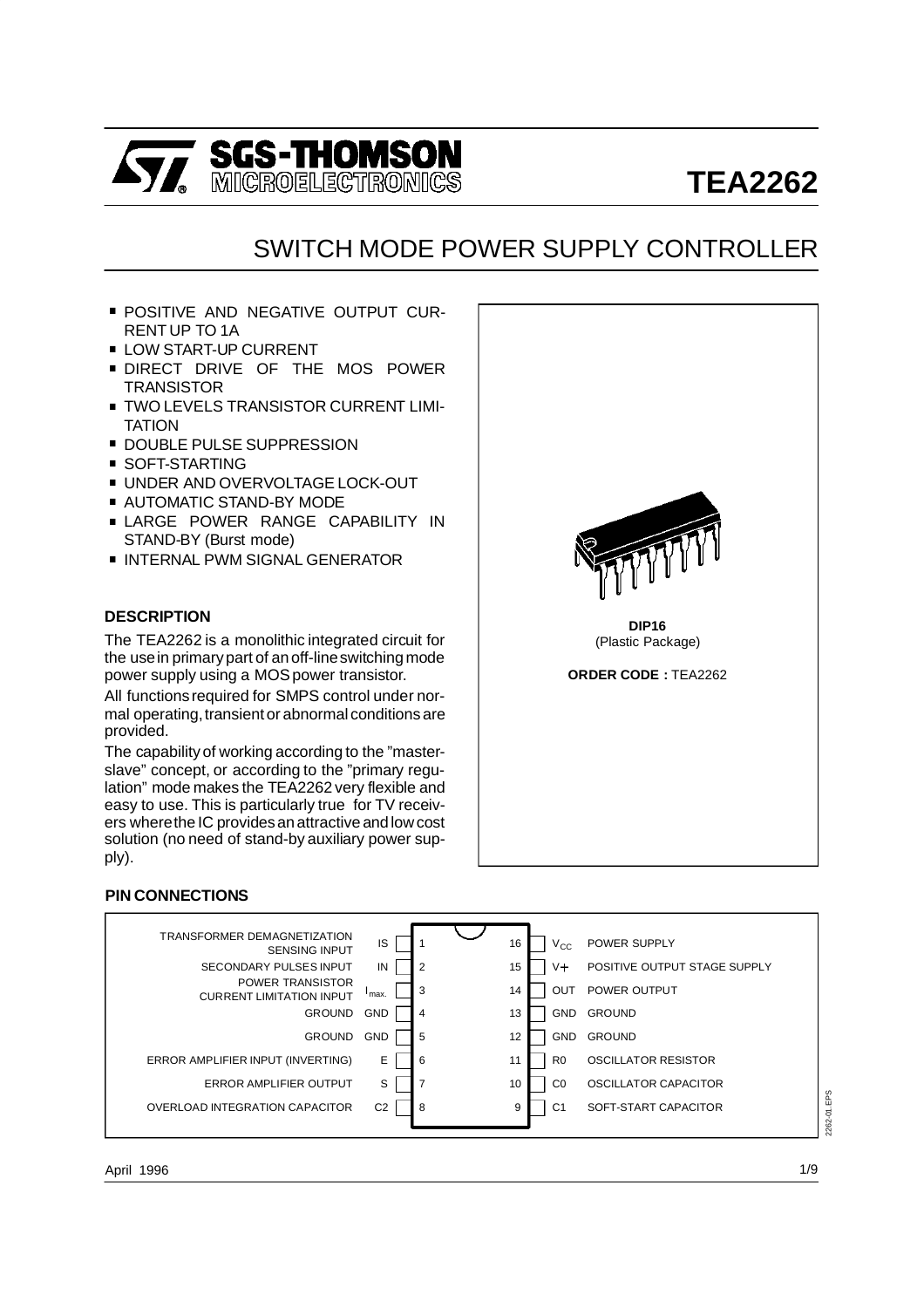# **TEA2262**

# **BLOCK DIAGRAM**



**Ay, SGS-THOMSON**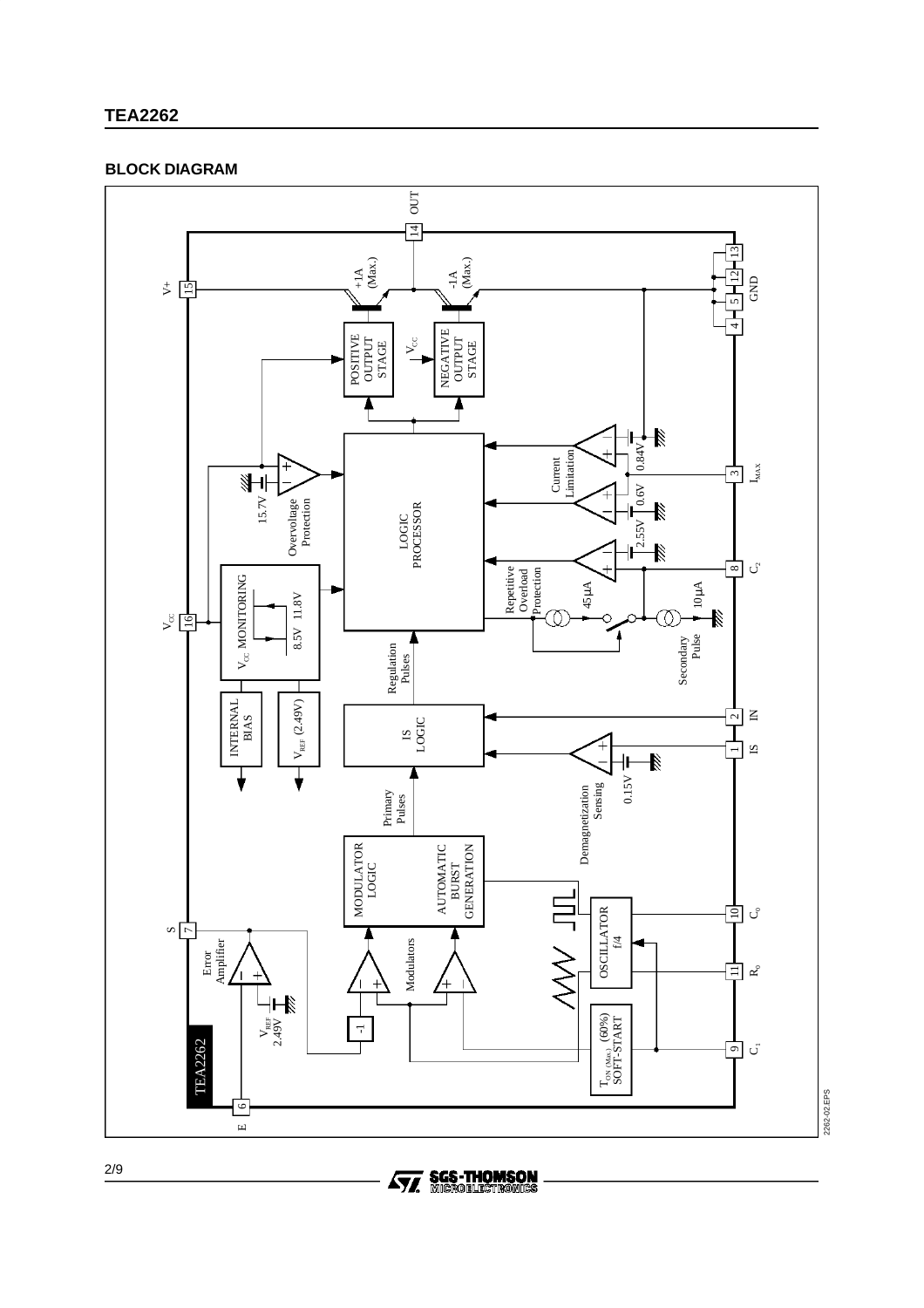# **ABSOLUTE MAXIMUM RATINGS**

| Symbol                    | <b>Parameter</b>                                            | Value       | Unit         |
|---------------------------|-------------------------------------------------------------|-------------|--------------|
| $V_{\rm CC}$              | V <sub>16</sub> -V <sub>4</sub> , 5, 12, 13<br>Power Supply | 20          |              |
| $V +$                     | <b>Output Stage Power Supply</b><br>V15-V4, 5, 12, 13       | 20          |              |
| I <sub>OUT</sub>          | Positive Output Current (source current)                    | 1.5         | A            |
| I <sub>OUT</sub>          | Negative Output Current (sink current)                      | 1.5         | A            |
|                           | <b>Operating Junction Temperature</b>                       | 150         | $^{\circ}$ C |
| $\mathsf{T}_{\text{stg}}$ | Storage Temperature                                         | $-40. +150$ | $^{\circ}$ C |

# **THERMAL DATA**

| <b>Symbol</b>               | Parameter                           | Value | Unit | ⋒   |
|-----------------------------|-------------------------------------|-------|------|-----|
| $R_{th (i-c)}$              | Junction-case Thermal Resistance    | 15    | °C/W | ട   |
| $R_{th}$ (j-a) <sup>*</sup> | Junction-ambient Thermal Resistance | 50    | °C/W | 226 |

 $*$  Soldered on a 35 $\mu$ m, 40cm $^2$  board copper area

# **Figure 1 :** Maximum Power Dissipation



# **RECOMMENDED OPERATING CONDITIONS**

| Symbol                      | <b>Parameter</b>                         | Min.                 | Typ.        | Max.                | Unit         |
|-----------------------------|------------------------------------------|----------------------|-------------|---------------------|--------------|
| Vcc.                        | Power Supply                             | V <sub>cc</sub> stop | 12          | V <sub>cc</sub> max | V            |
| $I_{\text{OUT}}+$           | Positive Output Current (source current) |                      |             |                     | A            |
| $I_{\text{OUT}}$            | Negative Output Current (sink current)   |                      |             | 1                   | A            |
| I <sub>OUT</sub>            | Average Positive Output Current          |                      |             | 0.3                 | A            |
| l <sub>OUT</sub> -          | Average Negative Output Current          |                      |             | 0.3                 | A            |
| $t_{\rm oper}$              | <b>Operating Frequency</b>               | 10                   |             | 150                 | kHz          |
| V <sub>IN</sub>             | Input Pulses Amplitude (Pin 2)           | 1.5                  | 2.5         | 4.5                 | V            |
| Rosc                        | <b>Oscillator Resistor Range</b>         | 10                   |             | 100                 | $k\Omega$    |
| C <sub>OSC</sub>            | <b>Oscillator Capacitor Range</b>        | 0.33                 |             | 4.7                 | nF           |
| C1                          | Soft-starting Capacitor Range            | 0.047                | 1           |                     | μF           |
| C2                          | Overload Integration Capacitor           | 0.047                | $\mathbf 1$ |                     | μF           |
| C2/C1                       | Ratio C2/C1 (C2 must be $\geq$ C1)       | 1                    |             |                     |              |
| $\mathsf{T}_{\mathsf{amb}}$ | <b>Operating Ambient Temperature</b>     | $-20$                |             | 70                  | $^{\circ}$ C |

2262-03.TBL 2262-03.TBL

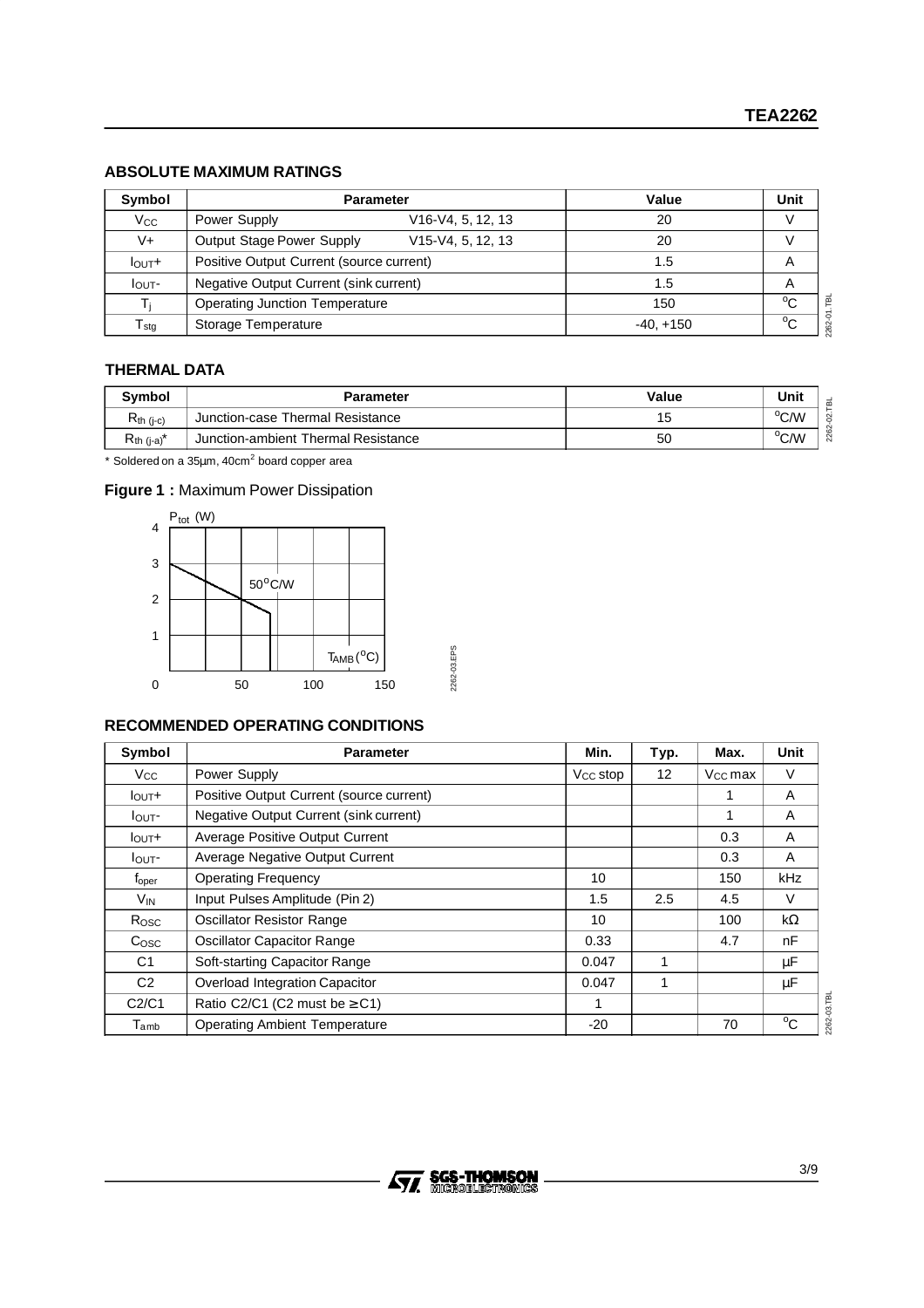# **ELECTRICAL CHARACTERISTICS** ( $T_{amb} = 25^{\circ}$ C,  $V_{CC} = 12V$ , unless otherwise specified)

| Symbol                | <b>Parameter</b>                                                                               | Min.           | Typ. | Max. | Unit   |  |
|-----------------------|------------------------------------------------------------------------------------------------|----------------|------|------|--------|--|
| POWER SUPPLY          |                                                                                                |                |      |      |        |  |
| $V_{CC(stat)}$        | Starting Voltage (V <sub>CC</sub> increasing)                                                  | 9.5            | 11.8 | 13   | $\vee$ |  |
| $VCC(\text{stop})$    | Stopping Voltage (Vcc decreasing)                                                              | $\overline{7}$ | 8.5  | 9.5  | $\vee$ |  |
| Hyst V <sub>CC</sub>  | Hysteresis (V <sub>CC(start)</sub> - V <sub>CC(Stop)</sub> )                                   | 2.7            | 3.3  | 3.7  | $\vee$ |  |
| ICC(start)            | Starting Current ( $V_{CC} = 9V$ )                                                             |                | 0.5  |      | mA     |  |
| $_{\text{Lcc}}$       | Supply Current (V <sub>CC</sub> = 12V)                                                         |                | 6.5  |      | mA     |  |
| $V_{CC(max)}$         | Overvoltage Threshold on V <sub>CC</sub>                                                       | 15             | 15.7 |      | V      |  |
| ICC(over)             | Supply Current after Overvoltage Detection (V <sub>CC</sub> = 17V)                             |                | 35   |      | mA     |  |
|                       | <b>OSCILLATOR / PWM SECTION</b>                                                                |                |      |      |        |  |
| $\frac{\Delta F}{F}$  | Accuracy ( $R_{\text{OSC}} = 68k\Omega$ , $C_{\text{OSC}} = 1nF$ )                             | 10             |      | $\%$ |        |  |
| $t_{ON}$ max          | 70<br>Maximum Duty Cycle in Primary Regulation Mode<br>50<br>60                                |                |      |      |        |  |
|                       | <b>ERROR AMPLIFIER SECTION</b>                                                                 |                |      |      |        |  |
| Avo                   | Open Loop Gain                                                                                 |                | 75   |      | dB     |  |
| $F_{ug}$              | <b>Unity Gain Frequency</b>                                                                    |                | 550  |      | kHz    |  |
| $I_{SC}$              | Short Circuit Output Current (Pin 7 connected to ground)                                       |                | 2    |      | mA     |  |
| <b>I</b> BE           | E Input Bias Current (Pin 6)                                                                   |                | 0.08 |      | μA     |  |
| <b>VREF</b>           | Internal Voltage Reference<br>(connected to error amplifier input and not directly accessible) | 2.34           | 2.49 | 2.64 | V      |  |
| <b>INPUT SECTION</b>  |                                                                                                |                |      |      |        |  |
| <b>V<sub>IN</sub></b> | IN Input Threshold (Pin 2)                                                                     | 0.6            |      | 1.2  | $\vee$ |  |
| $V_{\text{IS}}$       | IS Input Threshold (Pin 1)                                                                     | 0.15           |      |      | $\vee$ |  |
| <b>I</b> BIN          | IN Input Bias Current                                                                          |                | 0.3  |      | μA     |  |
| <b>I</b> BIS          | IS Input Bias Current                                                                          |                | μA   |      |        |  |
|                       | <b>CURRENT LIMITATION SECTION</b>                                                              |                |      |      |        |  |
| $V_{IM1}$             | <b>First Current Limitation Threshold</b>                                                      | 550<br>600     |      | 650  | mV     |  |
| V <sub>IM2</sub>      | Second Current Limitation Threshold                                                            | 780            | 840  | 900  | mV     |  |
| $\Delta V_{IM}$       | Thresholds Difference VIM2 - VIM1                                                              | 190<br>240     |      | 280  | mV     |  |
| $V_{C2}$              | Lock-out Threshold on Pin C2                                                                   | 2.25           | 2.55 | 2.85 | $\vee$ |  |
| $I_{DC2}$             | Capacitor C2 Discharge Current                                                                 |                | 10   |      | μA     |  |
| $I_{CC2}$             | Capacitor C2 Charge Current                                                                    |                | 45   |      | μA     |  |
| $I_{BI(max)}$         | Maximum Input Bias Current (Pin 3)                                                             |                | 0.2  |      | μA     |  |

2262-04.TBL 2262-04.TBL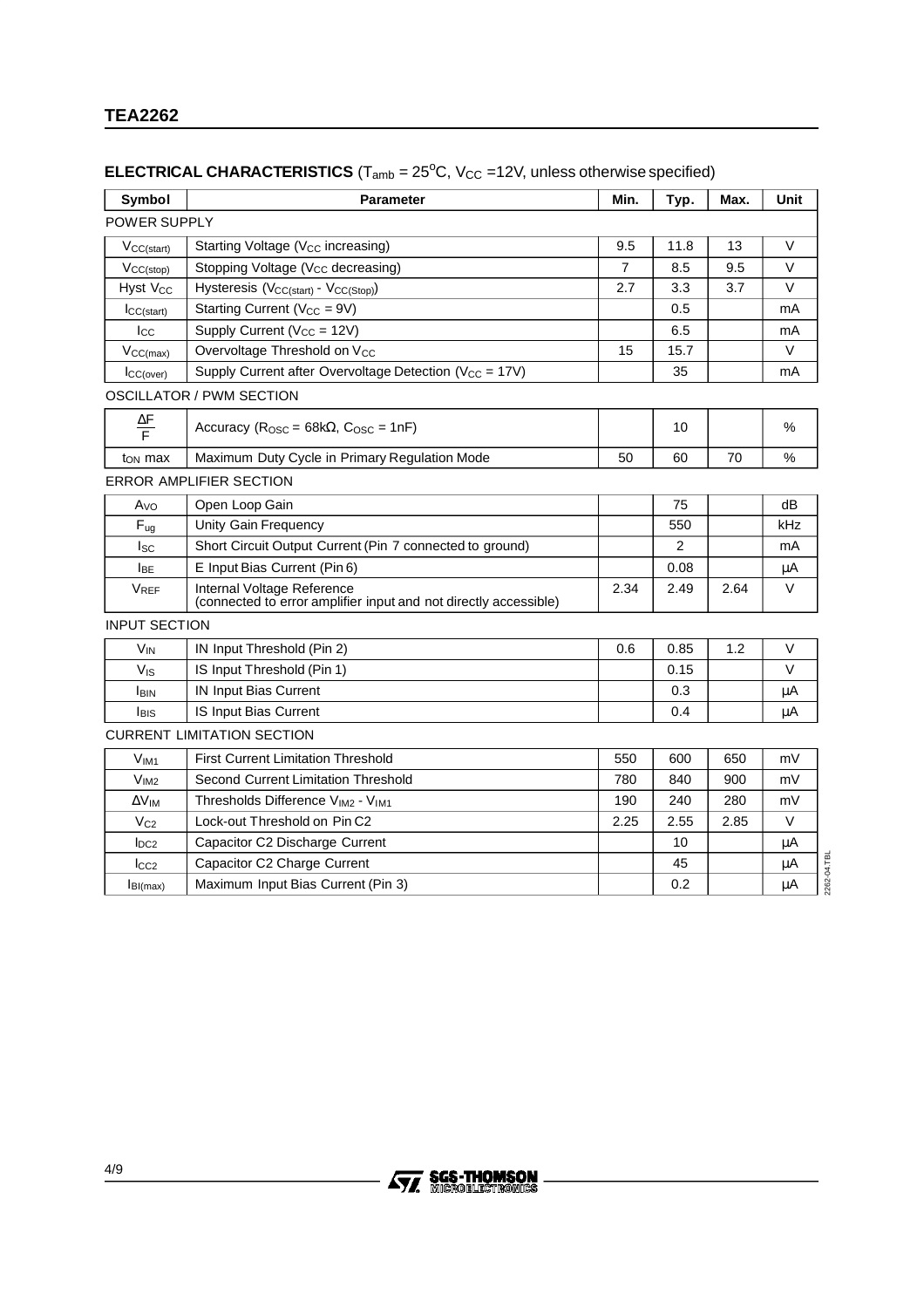# **SIMPLIFIED APPLICATION DIAGRAMS**

#### **Figure 1 :** Master-slave Concept



Figure 2 : Secondary Regulation (with optocoupler)



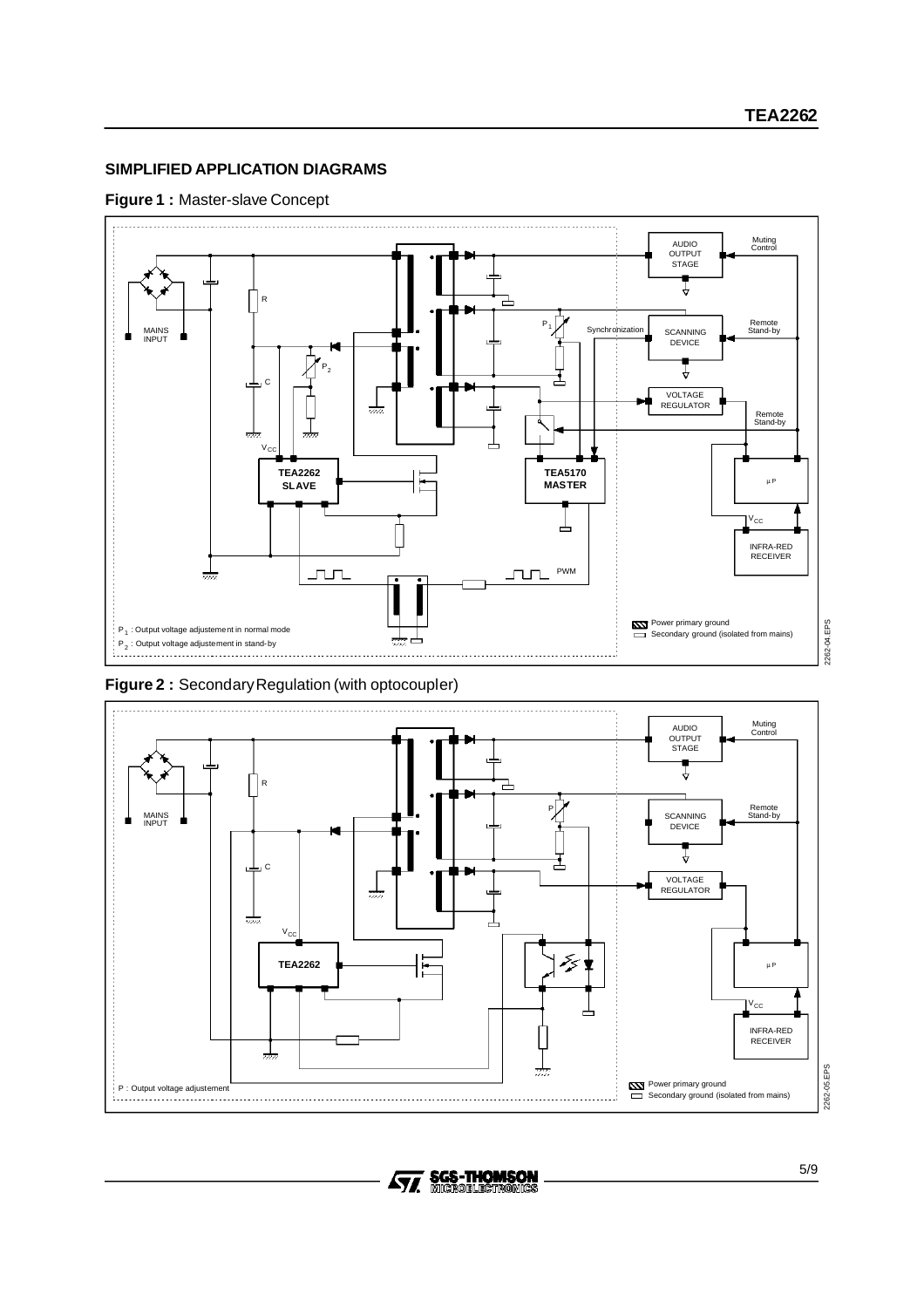#### **GENERAL DESCRIPTION**

The TEA2262 is an off-line switch mode power supply controller. The synchronization function and the specificoperationin stand-bymodemake itwell adapted to video applications such as TV sets, VCRs, monitors, etc...

The TEA2262 can be used in two types of architectures :

- Master/slave architecture. In this case, the TEA2262drives the powertransistor according to the pulse width modulated signals generated by the secondary located master circuit. A pulse transformerprovides the feedback(see Figure 1).
- Conventional architecture with linear feedback signal (feedback sources : optocoupler or transformer winding) (see Figure 2).

Using the TEA2262, the stand-by auxiliary power supply, often realized with a small but costly 50Hz transformer, is no longer necessary. The burst mode operation of the TEA2262 makes possible the control of very low output power (down to less than 1W) with the main power transformer.

When used in a master/slave architecture, the TEA2262 and also the power transistor turn-off can be easily synchronized with the line transformer. The switching noise cannot disturb the picture in this case.

As an S.M.P.S. controller, the TEA2262 features the following functions :

- Power supply start-up (with soft-start)
- PWM generator
- Direct power transistor drive  $(\pm 1A)$
- Safety functions : pulse by pulse current limitation, output power limitation, over and undervoltage lock-out.

#### **S.M.P.S. OPERATING DESCRIPTION Starting Mode - Stand By Mode**

Power for circuit supply is taken from the mains through a high value resistor before starting. As long as  $V_{CC}$  of the TEA2262 is below  $V_{CC}$  start, the quiescent current is very low (typically 0.5mA) and the electrolytic capacitor across  $V_{CC}$  is linearly charged. When  $V_{CC}$  reaches  $V_{CC}$  start (typically 11.8V), the circuit starts, generating output pulses with a soft-starting. Then the SMPS goes into the stand-by mode and the output voltage is a percentage of the nominal output voltage (eg. 80%).

During startingphase, in orderto avoid transformer

magnetization (specially at high frequency), the frequency oscillator is divided by four.

At switch-on,  $C_0$  charging current is divided by four. It recover its normal value when the voltage on soft-start capacitor reach 2.5V.

The current also recover its standard value when the soft-start capacitor is discharged because of a burst operating mode (starting in stand-by).

In other words, the charging current will become and stay at its normal value, as soon as one of the following events occurs :

- VC1 rearch 2.5V
- $-$  C<sub>1</sub> is discharged by burst operating mode

For this the TEA2262 contains all the functions required for primary mode regulation : a fixed frequency oscillator, a voltage reference, an error amplifier and a pulse width modulator (PWM).

For transmission of low power with a good efficiency in stand-by, an automatic burst generation system is used, in order to avoid audible noise.

#### **Normal Mode** (secondary regulation)

The normal operating of the TV set is obtained by sending to the TEA2262 regulation pulses generated by a regulator located in the secondary side of the power supply (TEA5170 for example).

This architecture uses the "Master-slave Concept", advantages of which are now well-known especiallythe very high efficiency in stand-bymode, and the accurate regulation in normal mode.

Stand-by mode or normal mode are obtained by supplying or not the secondary regulator. This can be ordonneredfor exemple by a microprocessor in relation with the remote control unit.

Regulation pulses are applied to the TEA2262 through a small pulse-transformer to the IN input (pin 2). This input is sensitive to positive square pulses. The typical threshold of this input is 0.85V.

The frequency of pulses coming from the secondary regulator can be lower or higher than the frequency of the starting oscillator.

The TEA2262 has no soft-starting system when it receives pulses from the secondary. The soft-starting has to be located in the secondary regulator.

Due to the principle of the primary regulation, pulses generated by the starting system automatically disappear when the voltage delivered by the SMPS increases.

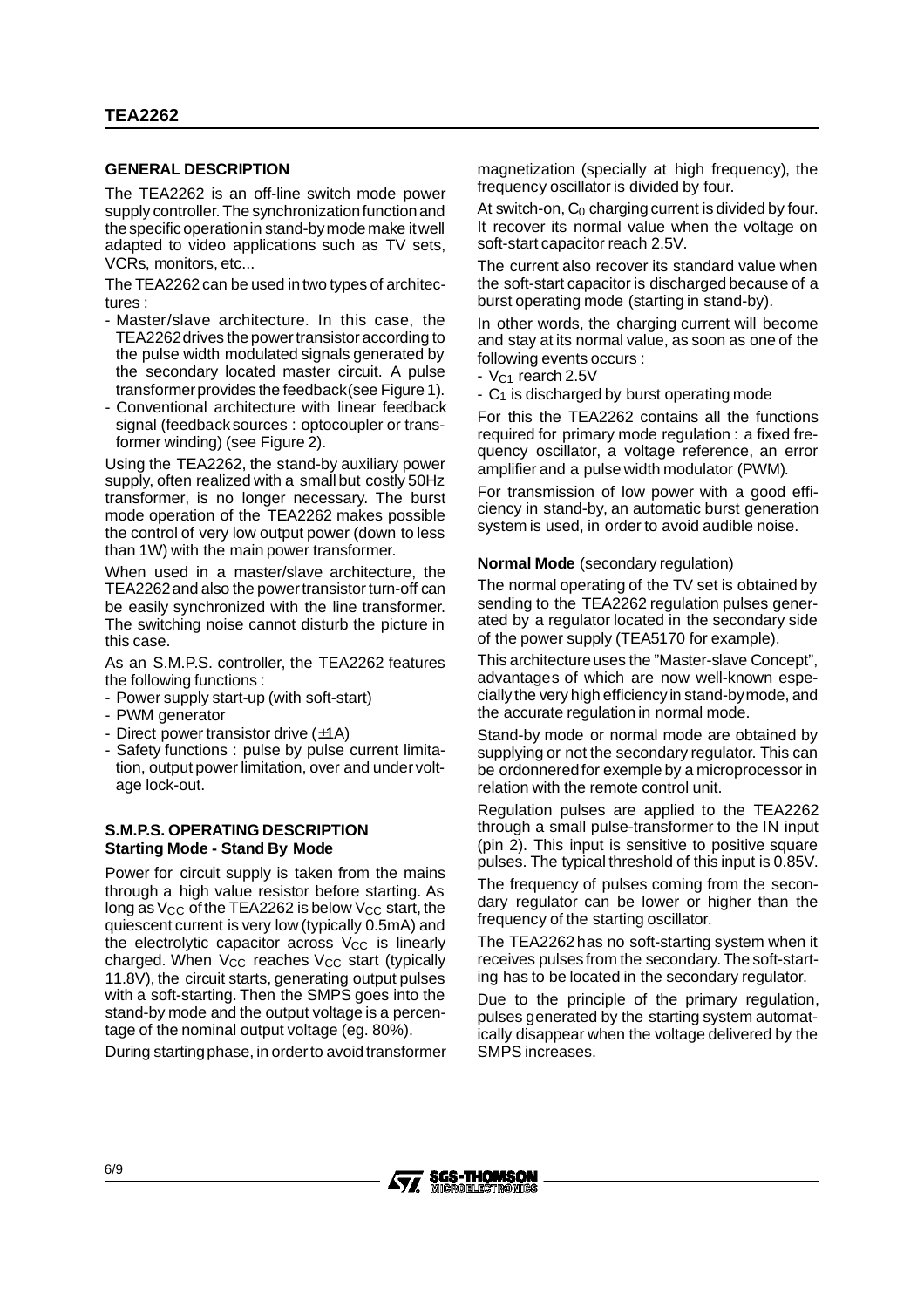#### **Stand-by Mode - Normal Mode Transition**

During the transition there are simultaneously pulses coming from the primary and secondary regulators.

These signals are not synchronizedand somecare has to be taken to ensure the safety of the switching power transistor.

A very sure and simple way consist in checking the transformer demagnetization state.

- A primary pulse is taken in account only if the transformer is demagnetized after a conduction of the power transistor required by the secondary regulator.
- A secondary pulse is taken in account only if the transformer is demagnetized after a conduction of the power transistor required by the primary regulator.

With this arrangement the switching safety area of the power transistor is respected and there is no risk of transformer magnetization.

The magnetization state of the transformer is checked by sensing the voltage across a winding of the transformer (generally the same which supplies the TEA2262). This is made by connecting a resistor between this winding and the demagnetization sensing input of the circuit (pin 1).

#### **SECURITY FUNCTIONS** (see flow-chart below)

- **Undervoltage detection.** This protection works in association with the starting device  $v_{\text{CC}}$ switch" (see paragraph Starting-mode - standby mode). If V<sub>CC</sub> is lower than V<sub>CC</sub>stop (typically 8.5V) output pulses are inhibited, in orderto avoid wrong operation of the power supply or bad power transistor drive.
- Overvoltage detection. If V<sub>CC</sub> exceeds V<sub>CC</sub>max (typically 15.7V) output pulses are inhibited and the external capacitor  $C_2$  is charged as long as

V<sub>CC</sub> is higher than V<sub>CC</sub> stop. Restarting of the power supply is obtained by reducing  $V_{CC}$  below V<sub>CC</sub> stop except if the voltage across  $C_2$  reaches  $V<sub>C2</sub>$  (typically 2.55V) (refer to "Restart of the power supply" paragraph).In this last case, the circuit is definitively stopped.

- **Current limitation of the power transistor.** The current is measured by a shunt resistor. A double threshold system is used :
	- When the first threshold (VIM1) is reached, the conduction of the power transistor is stopped until the end of the period : a new conduction signal is needed to obtain conduction again.
	- Furthermore as long as the first threshold is reached (it means during several periods), an external capacitor  $C_2$  is charged. When the voltage across the capacitor reaches  $V_{C2}$  (typically  $2.55V$ ) the output is inhibited. This is called the "repetitive overload protection". If the overload diseappears before  $V_{C2}$  is reached,  $C_2$  is discharged, so transient overloads are tolerated.
	- Second current limitation threshold  $(V_{IM2})$ . When this thresholdis reached the output of the circuit is immediatly inhibited. This protection is helpfull in case of hard overload for example to avoid the magnetization of the transformer.
- **Restart of the power supply**. After stopping due to  $V_{IM2}$ ,  $V_{CC}$ Max or  $V_{CC}$ stop triggering, restart of the power supply can be obtained by the normal operating of the "V<sub>CC</sub> switch" V<sub>CC</sub> switch sequency from Vccstop to Vccstart. After stopping due to  $V_{C2}$  threshold reaching, the circuit is definitively stopped. In this case it is necessary to reduce  $V_{CC}$  below approximately 5V to reset the circuit. From a practical point of view, it means that the power supply has to be temporarily disconnected from any power source to get the restart.

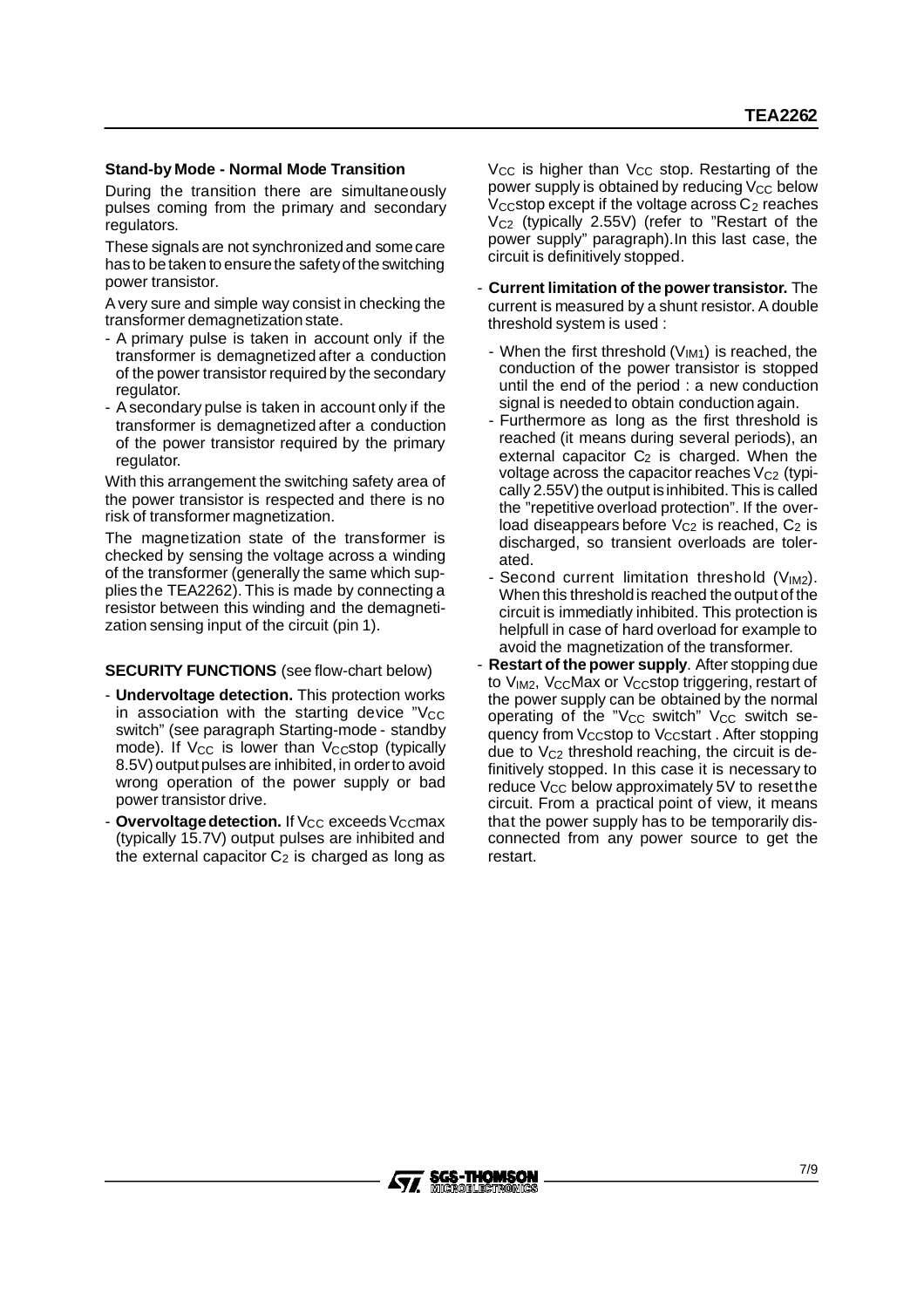# **TEA2262**

#### **SECURITY FLOW-CHART**



2262-06.EPS 2262-06.EPS